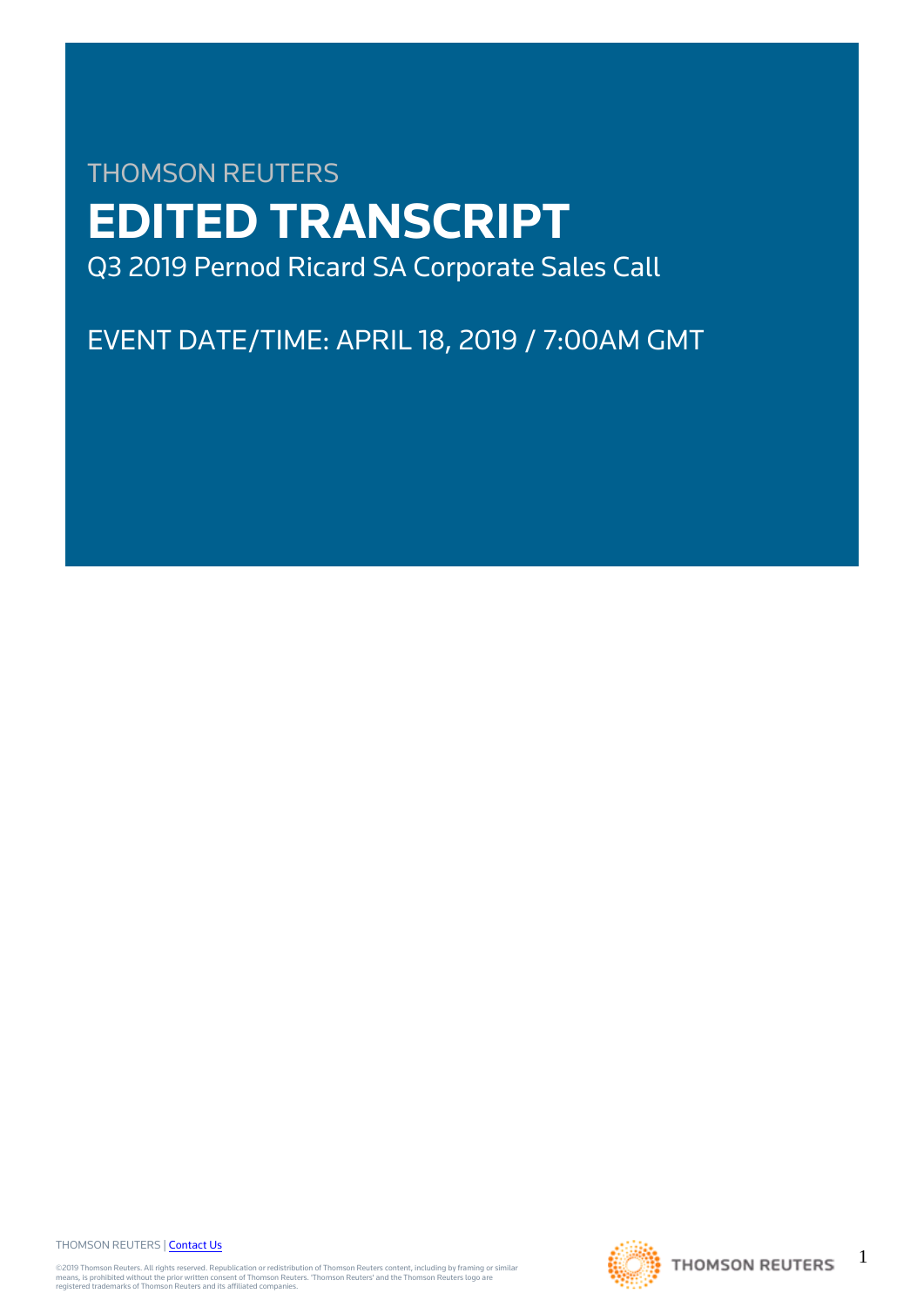#### **CORPORATE PARTICIPANTS**

**Hélène de Tissot** Pernod Ricard SA - MD of Finance, IT & Operations **Julia Massies** Pernod Ricard SA - VP of Financial Communication & IR

#### **CONFERENCE CALL PARTICIPANTS**

**Andrea Pistacchi** Deutsche Bank AG, Research Division - Research Analyst **Chris Pitcher** Redburn (Europe) Limited, Research Division - Partner of Beverages Research **Fernando Ferreira** BofA Merrill Lynch, Research Division - Director **Jean-Olivier Nicolai** Morgan Stanley, Research Division - Executive Director **Laurence Bruce Whyatt** Barclays Bank PLC, Research Division - Analyst **Nico Von Stackelberg** Liberum Capital Limited, Research Division - Research Analyst **Sanjeet Aujla** Crédit Suisse AG, Research Division - European Beverages Analyst **Trevor J. Stirling** Sanford C. Bernstein & Co., LLC., Research Division - Senior Analyst

#### **PRESENTATION**

#### **Operator**

Good morning, ladies and gentlemen, and thank you for standing by. Welcome to today's Q3 financial year 2019 sales conference call. (Operator Instructions) I must advise you, the conference today is being recorded on Thursday, the 18th of April 2019.

Without any further delay, I would like to hand the conference over to your first speaker today, Julia Massies. Please go ahead.

#### **Julia Massies Pernod Ricard SA - VP of Financial Communication & IR**

Good morning, ladies and gentlemen, and thank you for joining us this morning for Pernod Ricard's Q3 Fiscal '19 Conference Call. We're hosted this morning by Hélène de Tissot, our Finance, Operations and IT Director. We will take you through a brief presentation and then open the floor to your questions. Hélène, over to you.

#### **Hélène de Tissot Pernod Ricard SA - MD of Finance, IT & Operations**

Thank you, Julia. Good morning, everyone. So let's start with the Q3 net sales performance, so very strong and diversified year-to-date growth. We are delivering an organic year-to-date sales performance growth of plus 6.3%, and this is driven by emerging markets growing by 15%.

So if we start with Americas, plus 3%, with a good performance there. The U.S.A. are broadly in line with market, and this is -- I'm talking about the underlying rate here because we have some start at the wholesaler inventory optimization, which is happening in Q3 already. I'll come back to that.

Asia-Rest of the World, plus 12%. This is a very strong performance. And obviously, our 2 key markets that are China and India are strongly contributing to that performance. Europe is 1%. Very good sales in Eastern Europe and a contrasted performance in Western Europe.

So Q3 has delivered a plus 2.5% growth, which is fully in line with our expectation, and this is mainly due to some technical factors I will come back to.

So Americas, plus 2%. Improving performance in Latin America. And as I mentioned, for the year-to-date, shipments in the U.S. that are reflecting the start of this wholesaler inventory optimization.

Asia-Rest of the World, plus 3%. And this is, as I mentioned, in line with our expectation with a very significant impact here of earlier Chinese New Year and sustainable growth management of Martell. And we have some route-to-market change in Korea impacting Q3.

Europe, plus 2%, with some improvement there driven by a very strong performance in Russia and as well U.K. in Q3 despite some commercial disputes impacting us in Western Europe, especially in France and Germany.





 $\mathfrak{D}$ 

#### THOMSON REUTERS | [Contact Us](https://my.thomsonreuters.com/ContactUsNew)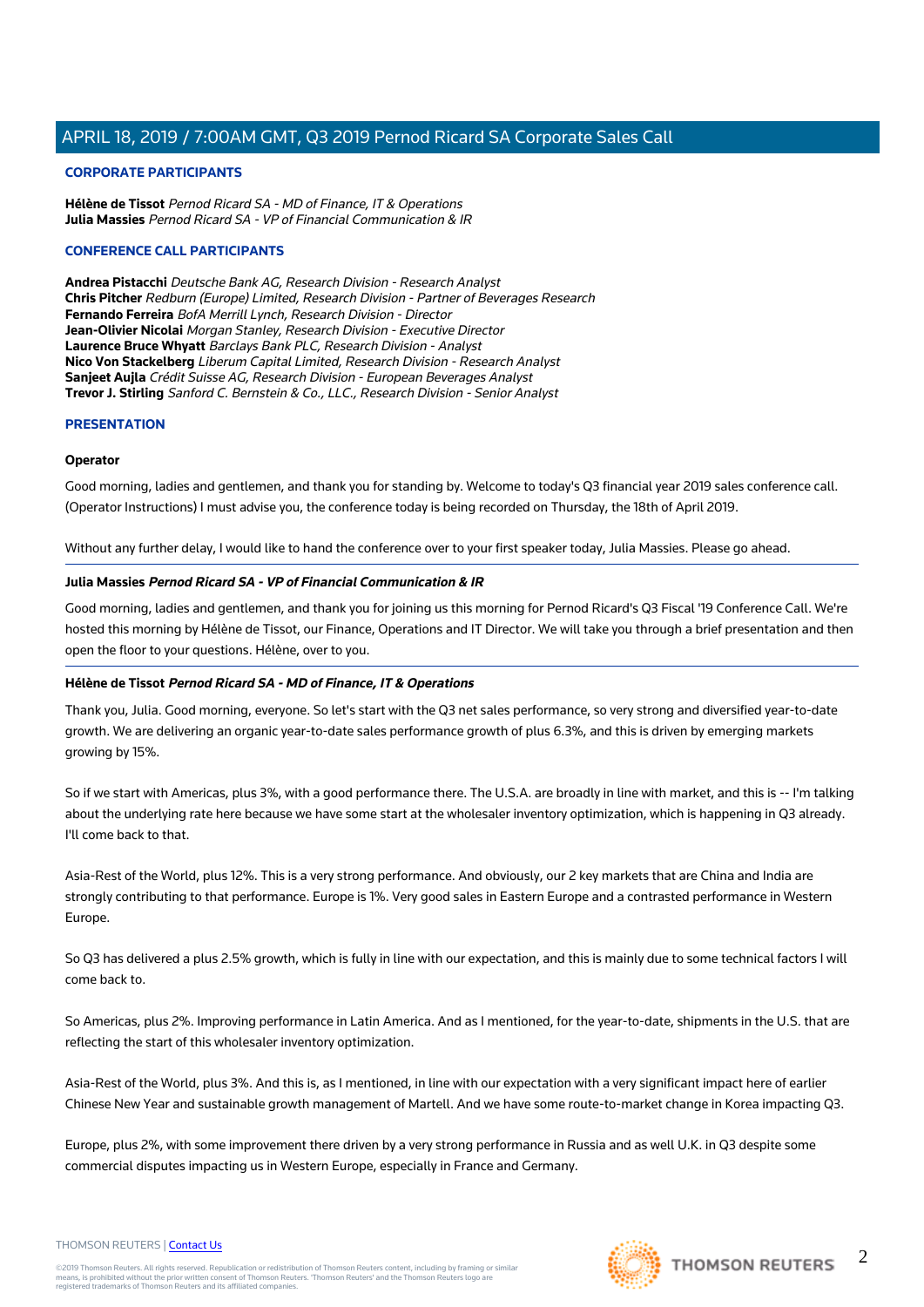So moving to the next slide, you have here all the figures. So net sales figures of EUR 7.188 billion, plus 6.3%, as I mentioned, in terms of organic growth and plus 4.9% reported growth.

If we look at the performance across our markets. So mature markets, stable; and emerging markets, as I mentioned, growing by 15%. Diversified growth as well in terms of brands, which obviously is a key part of our strategy.

You have here the key figures for our categories. Strategic International Brands, plus 8%; Strategic Local Brands, plus 10%; Specialty Brands, plus 14%; and Strategic Wines, minus 5%.

I move to the next slide. So here, you have all the figures, the organic growth figures I mentioned for both year-to-date and Q3, some nonsignificant perimeter impact and FX impact. So negative for the year-to-date, EUR 70 million negative FX impact despite a positive impact of U.S. dollar, that would be some negative impact coming from the emerging market currency that you have on that slide for Q3. The figure is positive in terms of FX, and this is mainly driven by the positive impact of the U.S. dollar.

If I move to the next slide, sales growth by region. So as usual, we show in that slide as well the performance for the full year last year and the comparable basis of the 9 months the previous year.

So Americas, plus 3%, as I mentioned. With again this clarification in the U.S., we are broadly in line with the market and the start of the wholesaler inventory optimization, which is impacting us in this Q3.

Asia-Rest of the World, plus 12%. So you see here the acceleration versus the previous period. Very dynamic growth, thanks to China and India. We'll look at the figures for China and India, they are very strong, and despite the route-to-market change in Korea, which is impacting us in the Q3 and in the year-to-date.

Europe, plus 1%. So as I mentioned, strong momentum in Eastern Europe, and Russia is in strong double-digits and contrasted performance in Western Europe. And you have then the percentage of sales across the region as a reminder.

If I move to the next slide, which is showing our performance by brands, by category of brands. As I mentioned, very good performance, strong and diversified, as you can see on that slide, with Strategic International Brands accelerating. So this plus 8% for the 9 months, and this is driven by Martell, Jameson, our Scotch brands, Beefeater and Perrier-Jouët. And we have as well very strong price/mix contributing to that performance.

Strategic Local Brands, plus 10%, acceleration as well on this category. And this is obviously as well largely due to the very strong performance and underlying fundamentals of our Seagram whiskeys -- Indian Seagram whiskeys.

Specialty Brands, plus 14% as well. Very good performance here, in particular, thanks to Lillet growth, but as well Monkey 47, Redbreast and Altos.

And Strategic Wines, minus 5%, with a return to growth in Q3, and this is mainly due to a great performance of Campo Viejo and Kenwood.

I'll take the opportunity of that call and that slide to happily announce the signing of the -- an agreement almost, let's say, a few hours ago for the acquisition of this super premium Italian gin, Malfy. We are very happy to welcome that new brand in our portfolio.

If I move to the next slide, so let's deep dive into Americas first. So plus 3% year-to-date, with the U.S. at plus 2%, with sellout broadly in line with the market. So you can see here the estimation we have on the market trend, plus 4.5%.

If we deep dive into the brand, so Jameson, continuation of the very strong performance. And we are rebalancing our investment strategy throughout the year to be less reliant on St. Patrick's Day.



# **THOMSON REUTERS**

#### THOMSON REUTERS | [Contact Us](https://my.thomsonreuters.com/ContactUsNew)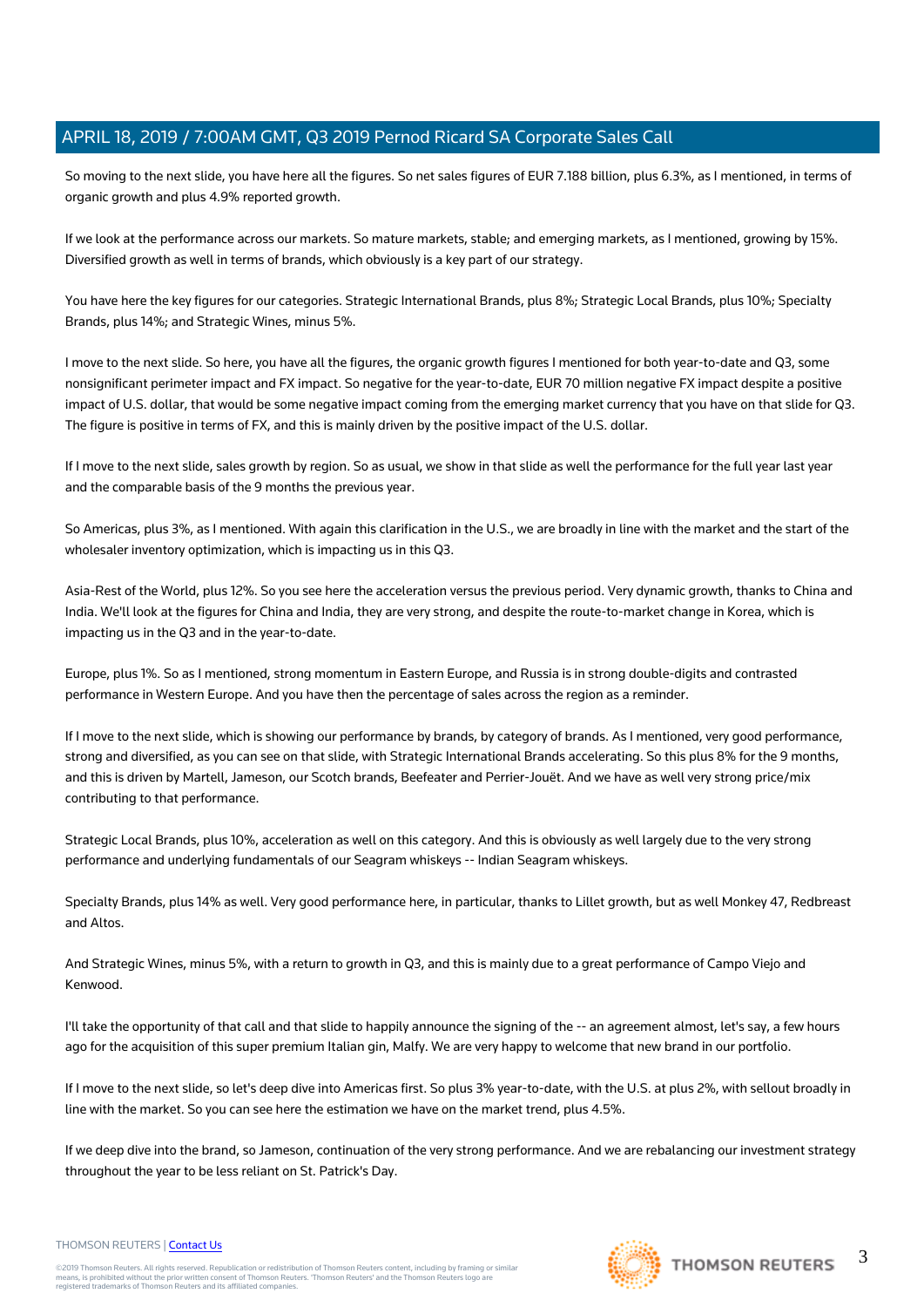Absolut is in decline in a difficult category. There are a few important things about to happen in the coming days and months on Absolut: the launch of Planet Earth's Favorite Vodka in the coming days, this is a great campaign, we believe; and the launch of Absolut Juice, which is an innovation in Q4.

Our growth relays are growing double digits, and this is the case for Martell, Avion, Altos and The Glenlivet Founder's Reserve.

Dynamism of our Specialty Brands with, as you know, the New Brand Ventures division, which is in charge of that category. And in particular, we had a very good performance at Monkey 47, Smooth Ambler and Del Maguey. Those are 3 brands that we bought in the recent past.

Q3 shipments reflecting this finished goods inventory optimization at wholesalers level. As announced in February, we are putting in place that optimization to deliver operational efficiency. And we expect this optimization to have an impact close to 2 weeks for the H2.

Canada. So good diversified growth with double-digit performance for Absolut following the launch of that campaign, Planet Earth's Favorite Vodka that we did, if I remember well, back in October.

Travel Retail America growth driven by Strategic International Brands and in particular our blended Scotch, Malts and Martell.

And Latin America growing by 6% with a strong growth in Brazil, especially on Beefeater and Scotch. And Mexico, back to growth in Q3 with good performance of Passport and Absolut.

Moving to Asia-Rest of the World, so plus 12% on a year-to-date basis. So this is a very dynamic growth, which we continue to deliver in that part of the world.

China, plus 21%. A strong -- very strong Chinese New Year. Martell momentum obviously continuing and contributing very significantly to that great performance with very strong growth across all segments. 5% price increase have been announced early February. And Q4 should reflect the inventory management of Martell, which, as you know, we are continuously monitoring to support growth sustainability.

Chivas in continuing growth, and this is thanks to the successful relaunch campaign we did in 2017 -- at the end of 2017.

Premium brands continuing with the very strong performance, and this is definitely the case for Absolut and Jacob's Creek. And we did announce as well a few days ago the conclusion of the distribution agreement with Domaines Barons de Rothschild, which will start in early fiscal year '20.

India, plus 19%. Very strong growth in India, and this is true for the whole portfolio, meaning the Seagram Indian whiskies, but as well the international spirits portfolio and Jacob's Creek performing very well in India.

Korea, so double-digit decline, and this is mainly due to the destocking of Imperial that happened in Q3 ahead of the change of the route to market, knowing that we are starting 1st of April with the Drinks International, which is now the distributor of Imperial in Korea. And we have as well some impact on our Strategic International Brands portfolio in Q3 adding to the organic -- restructuring organizational changes that we put in place in our market company in Korea in Q3.

Travel Retail Asia, growth driven by Martell, The Glenlivet, blended whiskey and our champagne Perrier-Jouët.

And Africa and Middle East, double-digit growth, thanks to Beefeater, Scotch, Absolut and Jameson and with the very strong performance in Turkey with a good volume growth, very strong pricing and mix.

If I move to Europe, so plus 1% year-to-date. Strong momentum in Eastern Europe and contrasted performance in Western Europe.



#### THOMSON REUTERS | [Contact Us](https://my.thomsonreuters.com/ContactUsNew)

©2019 Thomson Reuters. All rights reserved. Republication or redistribution of Thomson Reuters content, including by framing or similar<br>means, is prohibited without the prior written consent of Thomson Reuters. "Thomson Re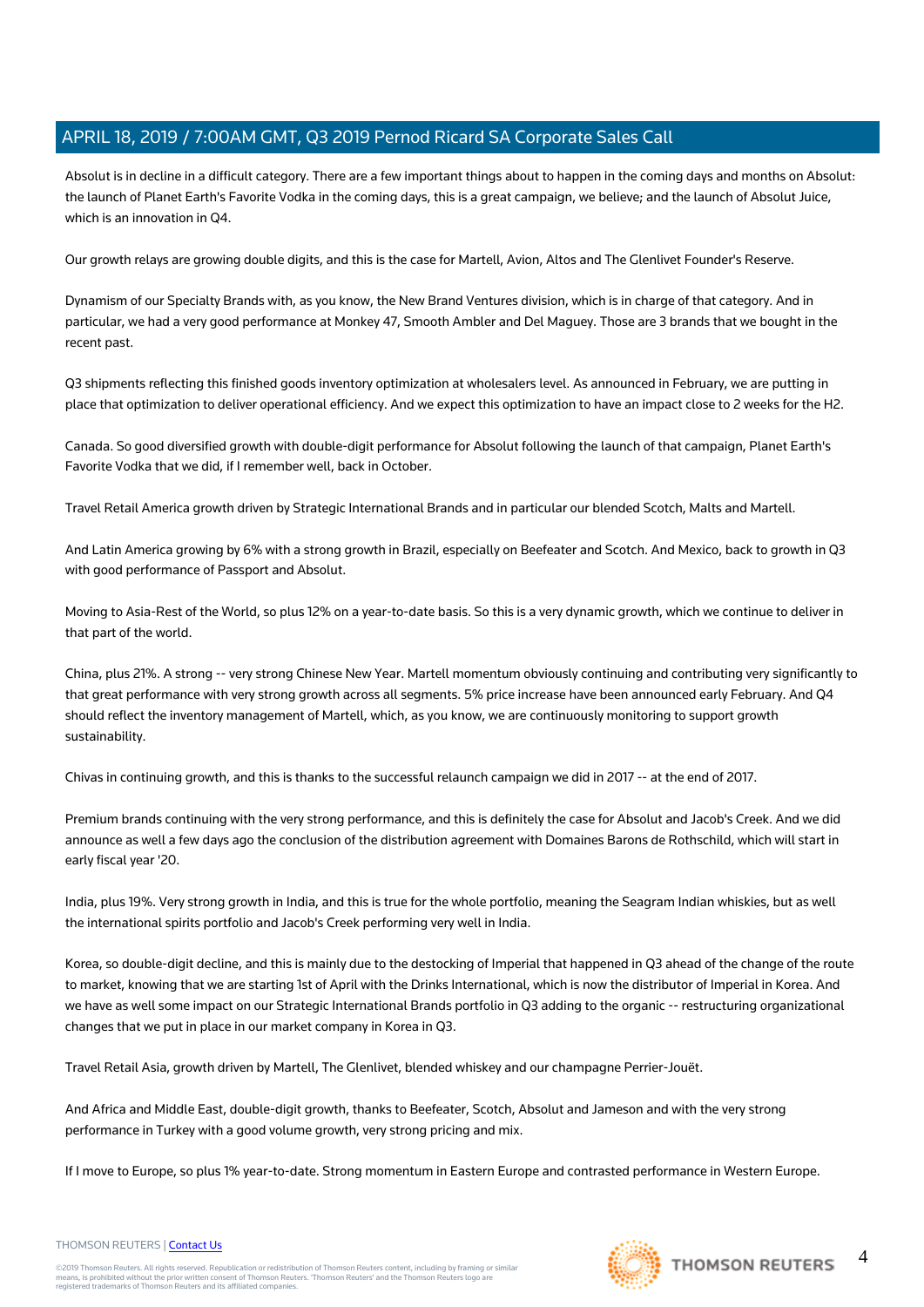So France, minus 3%, and we had a commercial dispute in Q3 impacting our performance. Ricard, on a year-to-date basis, is in growth. And we have some great dynamism of our growth relays that are Absolut, Beefeater, The Glenlivet and Lillet, but it's still difficult on the whiskey category. And we have as well the impact of the new Egalim law, which came into force early February, which is likely to impact our sales negatively from Q4.

Spain in a modest decline with a continued good performance of Seagram's Gin, but we have some pressure on Ballantine's and Beefeater. Germany decline driven by commercial dispute as well impacting Q3, but Lillet continuing to perform strongly.

U.K., double-digit sellout for spirits, so very, very strong performance there. And this is especially true with the performance we are delivering with Beefeater and the gin category, but as well Jameson, Chivas and Absolut. We still have a slight decline year-to-date in the U.K. driven by our value strategy on the wine portfolio, but U.K. is back to growth in Q3 with as well a strong rebound of Campo Viejo, our Spanish wine, in this period.

Travel Retail Europe, good performance, thanks to our Strategic International Brands and in particular the whiskey portfolio and Beefeater. And Russia, as I mentioned in my introduction, very good performance there, plus 13%. Very strong across the portfolio and most notably thanks to Ballantine's, Jameson, ArArAt and Absolut.

If I move now to the final slide of that presentation for the conclusion and outlook. So conclusion, as I started, we have a very strong and diversified year-to-date sales performance. So in that context, for the full year in an environment which remain uncertain, we believe we can expect a good -- this good diversified growth to continue with the continuity of the management of Martell sustainable growth and the full execution of the U.S. wholesalers inventory optimization. And the good price/mix will continue as well.

As announced in February, we are confirming the completion of the '16-'20 operational excellence road map EUR 200 million savings P&L to be fully completed by the end of the year, meaning 1 year ahead of our initial plan. At the same time, we will continue to invest in A&P and as well continue to invest and build strong strategic inventory and invest in our CapEx to ensure a sustainable long-term growth, which is obviously our core strategy.

We're going to deliver circa 50 bps organic improvement in our profit from recurring operation. And we estimate, at that time of the year, the FX impact to be positive and around EUR 20 million on the profit for recurring operation. So in that context, we are increasing our guidance for the full year, and we believe that the organic growth in our profit from recurring operation should be circa plus 8%.

#### **Julia Massies Pernod Ricard SA - VP of Financial Communication & IR**

Thank you very much, Hélène. We will now turn to your questions, please.

#### **QUESTIONS AND ANSWERS**

#### **Operator**

(Operator Instructions) And we do have the first question from the line of Fernando Ferreira from Bank of America.

#### **Fernando Ferreira BofA Merrill Lynch, Research Division - Director**

I have a few questions on your U.S. business, please. On the first one, when we look at the scanner data from Nielsen, we've seen the first decline for Jameson in March, right, for a very long time. We understand that monthly data can be volatile, but can you discuss maybe some of the reasons behind that slowdown? Was it due to pricing that you've taken on the brand or perhaps increased competition that you're seeing on the Irish Whiskey category? And also, if you can remind us what are your growth aspirations for Jameson given the larger size of the brand now, that will be good. And then lastly, on the distribution changes, is it fair to say that the loss of shipments in Q4 will be similar to the one we saw in Q3?

#### **Hélène de Tissot Pernod Ricard SA - MD of Finance, IT & Operations**

Okay. Thank you for your question. So as I'm sure you are referring to the 4-weeks Nielsen data that show a minus 3% trend for Jameson. As you mentioned, obviously this is only a 4-weeks period. The 52-weeks period, just as a reminder, is reflecting a plus 9% trend in value

#### THOMSON REUTERS | [Contact Us](https://my.thomsonreuters.com/ContactUsNew)

©2019 Thomson Reuters. All rights reserved. Republication or redistribution of Thomson Reuters content, including by framing or similar<br>means, is prohibited without the prior written consent of Thomson Reuters. "Thomson Re



5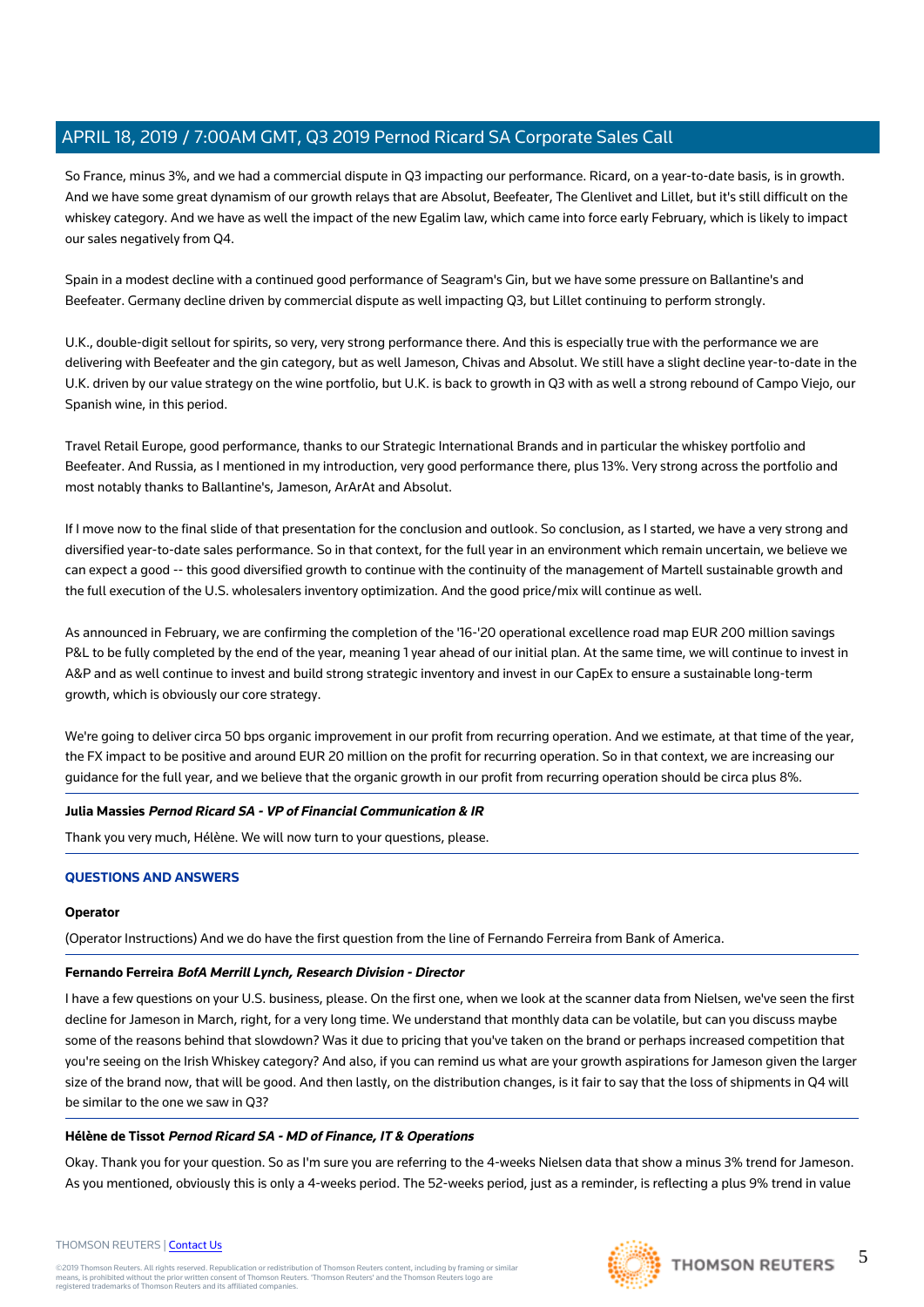for Jameson, which we believe is much more the right, let's say, reflection of our brand's underlying performance, meaning a strong growth.

And I will start by answering your -- the second part of the question, which is what is our ambition for Jameson. No change. Our ambition is double-digits growth. So back to your question on this 4-weeks period. Now different things happening there. But I would like to clarify first that we believe that Jameson had a good performance in that month and especially around St. Patrick's Day, meaning what do I mean by good performance. I mean gaining market share. So let me give you a bit more insight on that because there are different things that probably need to be clarified. So first, this year, St. Patrick's Day happens to be on a Sunday. That is a Saturday last year. So this is already something that could explain a different -- let's say, part of the different figures here. We were as well, in the previous year, launching Caskmates IPA during the same month. So we had, let's say, a high comparable basis.

But back to my initial point, which is about gaining market share. We believe that Jameson has a market share, let's say, around 20% on an annual basis. This year, Jameson gained market share during this 4-weeks period, probably up to 26% market share. And the previous year, this market share gain was even stronger, getting to probably something close to 29%. So there is this, let's say, comparable basis. Good performance again on the basis of a strong market share position. Jameson managed to gain additional market share during this 4 weeks but a bit less than the year before.

Then I think from a strategic point of view, it's fair to say that we believe and that what we mentioned in the call, the presentation, that Jameson needs to perform obviously during the full year and not -- with probably less emphasis on this specific event that is St. Patrick's Day. And we've been, I believe, quite consistent with that strategy in terms of reduction of promotional intensity and as well in terms of pricing position. Just to give you as well some additional information on that, the price -- the average price of Jameson during this 4-weeks period increased by 2.6%. So we are rebalancing our investment strategy to sustain the strong growth of Jameson during the whole year with less emphasis on the St. Patrick's Day event, that even with this rebalancing, Jameson managed to gain significant market share during that month.

Then I think your second question was on the wholesalers inventory optimization?

#### **Fernando Ferreira BofA Merrill Lynch, Research Division - Director**

Yes.

# **Hélène de Tissot Pernod Ricard SA - MD of Finance, IT & Operations**

Yes? So as I mentioned, we have already an impact of this optimization in Q3. And just to illustrate that, the net sales performance of the U.S. market was stable in Q3, which obviously is due to this -- to the start of the year of this optimization. As I mentioned as well, we believe that this optimization should more or less represent 2 weeks of sales. And our objective is to implement the full optimization by June '19, knowing obviously that execution is key in that exercise, and we want to avoid disruption and out-of-stock situations. So we're going to keep working on making that optimization as complete and as efficient by the end of June.

#### **Operator**

Your next question comes from the line of Sanjeet Aujla from Crédit Suisse.

# **Sanjeet Aujla Crédit Suisse AG, Research Division - European Beverages Analyst**

Hélène, a couple of questions from me, please. Firstly, on Korea, are you able to quantify the impact from the destocking in Q3? And what's the breakdown of your portfolio there between Imperial and the Strategic International Brands? And then secondly, can you just provide an update on the commercial disputes across a few of your European markets as we go into the summer selling period? Is there any signs of that situation improving? And finally, on India, do you anticipate any disruption during the election period there?

# **Hélène de Tissot Pernod Ricard SA - MD of Finance, IT & Operations**

Okay. Thank you. So I'll start with Korea. So as you know, we rented the distribution rights of Imperial to a third party starting early April, so that's why we had some destocking in Q3. And that's why we have some double-digit decline in our Q3 numbers. And we expect this double-digit decline to be as well impacting us from Q4 until H1 of next year because of the change of route to market compared to the

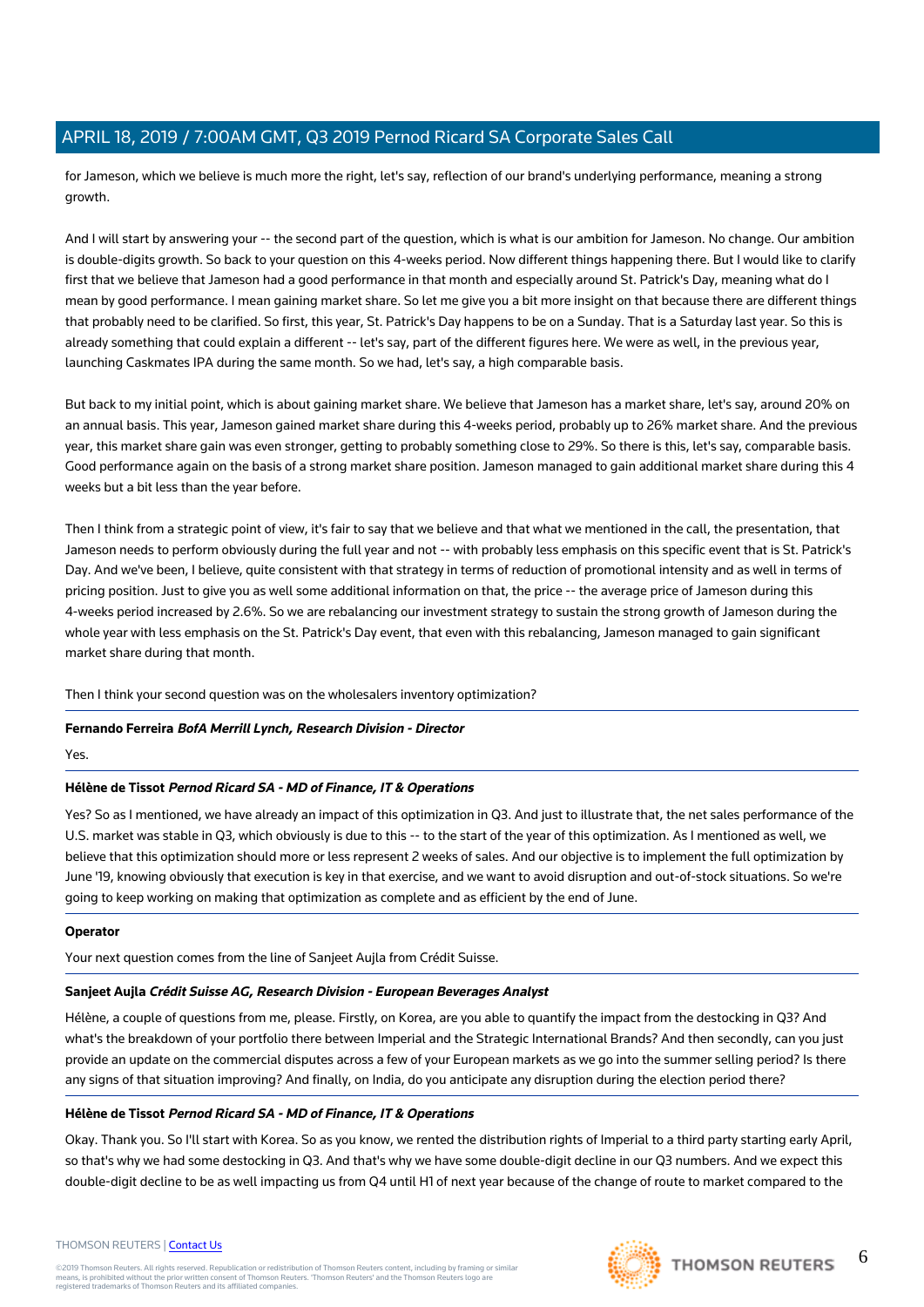previous situation. So then in terms of weight of Imperial in our total portfolio in Korea, it's probably 50% of our portfolio there. And the -- as you know, the strategy we have now is really to focus on the Strategic International Brands, and we did restructure the company significantly to reflect that strategy.

Your second question was on the commercial dispute. So let's move then to Western Europe because this commercial dispute impacted us in France and Germany. And in both markets, we are reengaging with our customers in Q4. So the situation will progressively normalize during Q4.

And your last question was on India. So India, as I mentioned in the core presentation, very strong performance there. Q3 was a bit lower just because of the very high comparable basis last year, but the underlying trend is very strong. And we don't expect a significant disruption from the general election. So we remain very confident with the performance of India.

#### **Operator**

The next question comes from the line of Olivier Nicolai from Morgan Stanley.

#### **Jean-Olivier Nicolai Morgan Stanley, Research Division - Executive Director**

Just 3 quick questions, please. First of all, Lillet is doing very well in Germany, also in France. Is there any plan to roll out the brand in the rest of Europe and also perhaps in the U.S.? In Spain, I understand that Ballantine's is under pressure since the Scotch category is quite weak. But can you explain why -- what's happening with Beefeater? Why is it under pressure and if you are losing share overall in the gin category? And just lastly, on China, could you please give perhaps a bit more detail on the strategic rationale of the partnership you signed with Rothschild regarding the distribution of some of their wines?

#### **Julia Massies Pernod Ricard SA - VP of Financial Communication & IR**

Olivier, can I just clarify your second question? Did you ask about -- what was your question on...

#### **Jean-Olivier Nicolai Morgan Stanley, Research Division - Executive Director**

Essentially, in Spain, I was trying to understand what was going on with the Beefeater brand, why it was under pressure and if you are losing share in the gin category in Spain.

#### **Hélène de Tissot Pernod Ricard SA - MD of Finance, IT & Operations**

Okay. So I'll start with your question on Lillet first. So as you rightly highlighted, we have a very strong performance of Lillet in Germany, and this is largely due to a fantastic job done by our affiliate there. And the moments of aperitif is booming, and Lillet is performing extremely well. This is as well a very performing brand in France. And that -- as you rightly mentioned, we have the ambition to leverage that success in other markets. And just to give you an example, I think it's already a great ambition for the brand in the U.S. And so this is -- Lillet is one of our big bets. So this is a great innovation, and we have lots of ambition for that brand, leveraging the success that I just highlighted in Germany and France.

I move to China. I'll come back to Spain afterwards. So we did announce a few days ago this partnership with Domaines Barons de Rothschild. So we're very happy to have that partnership. It's going to start probably very early in our next fiscal year. And in terms of strategy, this is really, for us, very relevant to reinforce our leadership amongst the international players in very key segment or moments of consumption or channels that are meal occasion and e-commerce. So this is really what is at stake here.

If I come back to Spain. So Spain, well, I think first, the difficulty you mentioned, it's really linked to as well the market, the pressure that we have on pricing but as well by competitors. And coming back to the whiskey, that's exactly what is at stake. In terms of gin, it should -- we are a bit struggling there. We did launch Beefeater Pink last year. And we're going to reinforce our investments in Q4 on both Beefeater and Seagram's Gin.

So in terms of market -- and back to your question on market share, it's probably fair to say that we are stabilizing our market share in



#### THOMSON REUTERS | [Contact Us](https://my.thomsonreuters.com/ContactUsNew)

©2019 Thomson Reuters. All rights reserved. Republication or redistribution of Thomson Reuters content, including by framing or similar<br>means, is prohibited without the prior written consent of Thomson Reuters. "Thomson Re

7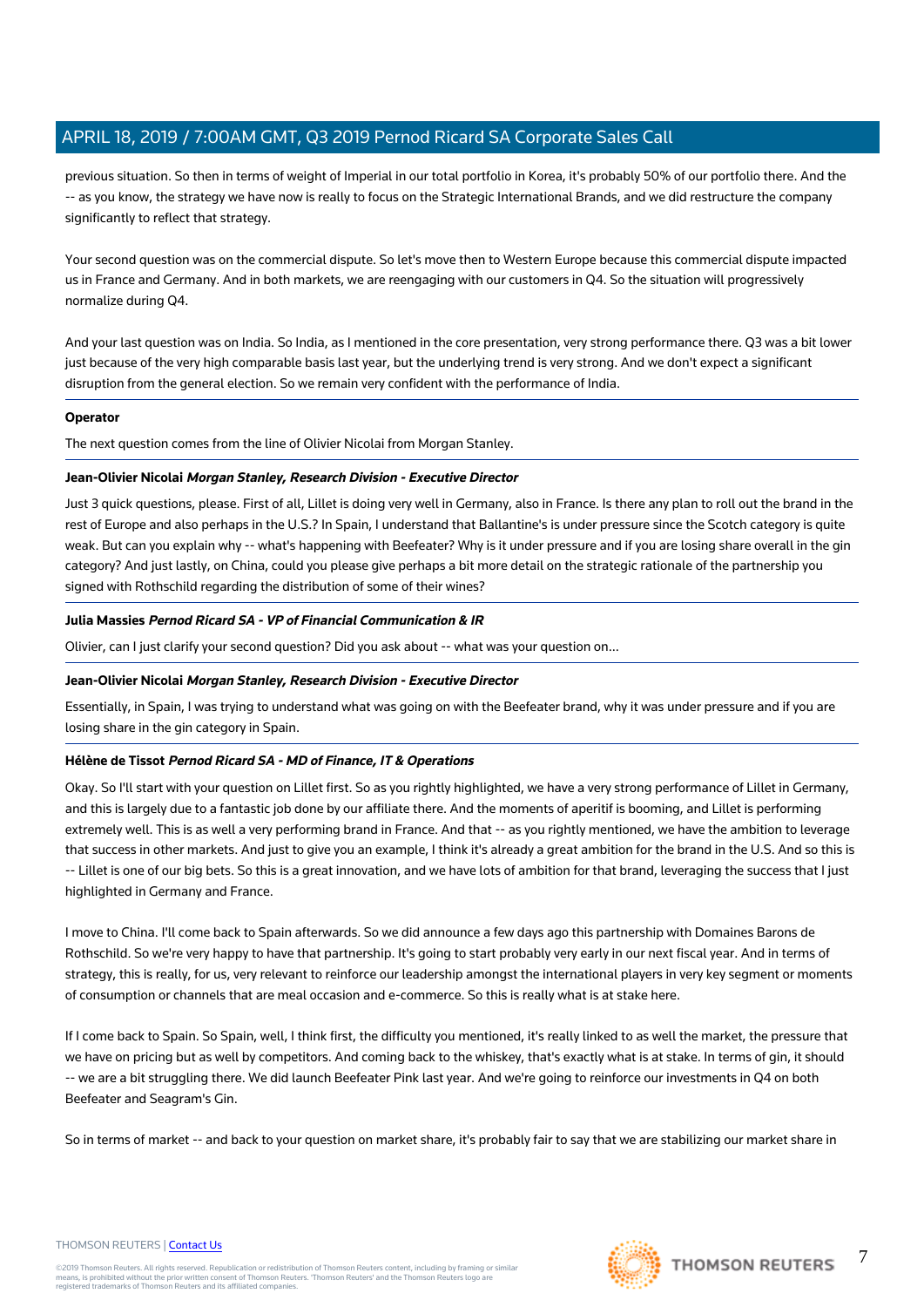Spain in the last few months. And my comment on the market share is more kind of a global comment. For the gin, specifically, if I understand well your question which was about gin, we are even doing better than the category. So that's obviously a very positive thing. And the new media campaigns that we're going to launch in Q4 are probably going to reinforce that trend.

#### **Operator**

The next question comes from the line of Nico Von Stackelberg from Liberum.

#### **Nico Von Stackelberg Liberum Capital Limited, Research Division - Research Analyst**

With the Malfy acquisition, I think it's time to take stock of how you approach deals. I was just wondering how do you look at the deal in terms of how many years it will take to cover your cost of capital or if there's other sort of relevant metrics for how your approach the valuation process on acquisitions. Please, could you elaborate? The next question is on France with the Egalim. Can you discuss if this has any impact on profits? I understand a lot of it went to promotions. So could you discuss the profit impact for this?

#### **Hélène de Tissot Pernod Ricard SA - MD of Finance, IT & Operations**

I'll start with your first question on Malfy. So this is obviously very consistent with our strategy in terms of active portfolio management, and we've been looking at buying and integrating very nice brands for many years already. And if I understand correctly, your question is in terms of criteria for selecting those brands and value proposal assessment. So on this, it's very clear what we are looking for are brands with already a kind of a good growth trajectory with strong potential and where we believe that for a reason that can be specific to the respective brands, the integration of those brands into the Pernod Ricard family distribution network and with the expertise and resources that we can bring and put behind those brands will create a significant value for our shareholders. So then, obviously, it's a question of a strong business plan, what are our assumptions in terms of growth and profitability of those brands once they join the Pernod Ricard portfolio. And we are assessing the value creation using this business plan. The valuation coming from -- it's very basic this year computation and being sure that we have very significant room for value creation.

But back to the Malfy specific because I think that's quite nice for me to have the opportunity on that call to come back to that acquisition, which happened a few hours ago in terms of signing the agreement. So this is a super premium Italian gin. We've got a very nice variant and a strong price positioning. We have already some significant growth, so we are very happy to welcome Malfy into our family.

Second question was on Egalim. So just to mention, because I'm not sure what you said around promotion, so Egalim, to clarify, is the "loi des Etats Generaux de l'Alimentation", which was voted back in November and which came into force in February and which is, let's say, forcing retailers to increase prices to stop selling at loss. So this is just not changing our prices, but this is changing the retail selling price. The reason why we mentioned this as potentially negatively impacting our Q4 is that because of technicalities, this additional market is based on the price, including tax and duties, so they have been a significant increase, for instance, on Ricard starting last February, which had a 10% increase. So the 1 liter price is above EUR 20, which is on top of that a psychological threshold, let's say. And this could have a negative impact in terms of our net sales. I'm not going to quantify it. It's a risk for the coming months.

#### **Nico Von Stackelberg Liberum Capital Limited, Research Division - Research Analyst**

Can I just go back to the first question on the M&A.? So if you're using DCF, could you share the cost of capital that you used for the calculation and I suppose rough growth metrics you've used for this brand, I guess, on a 5-year CAGR?

#### **Hélène de Tissot Pernod Ricard SA - MD of Finance, IT & Operations**

No, I'm sorry, I cannot go into that specific. But as I said, we are very happy. We believe this is going to create value.

#### **Nico Von Stackelberg Liberum Capital Limited, Research Division - Research Analyst**

Okay. And actually, one last one if I can just chime in. For China, could you give us your 9-months-to-date volume for Martell that you've sold? And I'm basically trying to back into your Q4 growth rate.

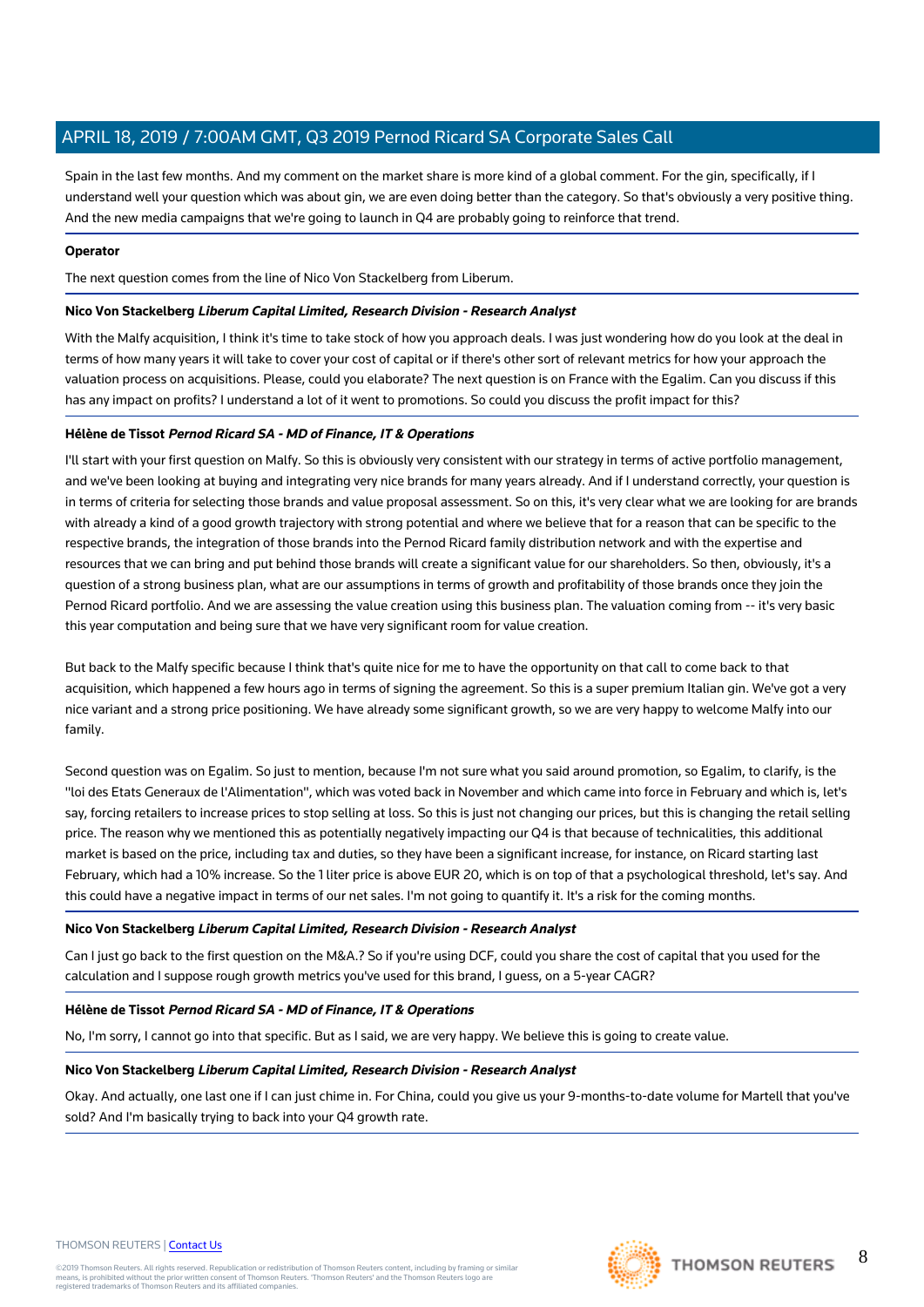#### **Hélène de Tissot Pernod Ricard SA - MD of Finance, IT & Operations**

Well, in terms of year-to-date performance, the current run rate is double digits. You know that globally, not only for China, but globally, our medium-term strategy for Martell is high single digits. But this is a midterm ambition, and we could have slightly more than this for 1 year or the other. But again, the ambition is as well to internationalize Martell outside of China. So no change in terms of growth sustainability for Martell.

#### **Operator**

The next question comes from the line of Chris Pitcher from Redburn.

#### **Chris Pitcher Redburn (Europe) Limited, Research Division - Partner of Beverages Research**

A couple of questions. Are you able to give a bit more detail on the growth achieved in Travel Retail Asia, which is obviously an important part? You didn't give a specific number. And if not, can you give us a feel for what your Global Travel Retail business has been doing in terms of sales growth? And then secondly, on the recently proposed U.S. tariffs, which hit champagne and cognac, have you seen any stock building yet ahead of a potential tariff increase in these categories yet? Or is it still very much waiting to see what goes ahead with that?

#### **Hélène de Tissot Pernod Ricard SA - MD of Finance, IT & Operations**

Thank you. So I'll start by the second question. I think you're answering it in your question, it's much too early. So nothing to comment at that stage. And as you know, there could be many things happening in the coming weeks on that matter. So I didn't see -- we didn't see anything happening in terms of stock build-up. And we keep monitoring the situation obviously.

So back to Travel Retail, your question was on Travel Retail Asia. So as I mentioned across the presentation, Travel Retail is performing well in each geography. But to be more specific with your question, it's let's say between mid-single and high-single digits in terms of year-to-date net sales performance for Travel Retail in Asia.

#### **Chris Pitcher Redburn (Europe) Limited, Research Division - Partner of Beverages Research**

And if I have one quick follow-up. In the U.S., you're still talking about Glenlivet Founder's Reserve. Do you have enough stock yet to push the classic Glenlivet 12 yet? Or is it -- are you still very much building stocks of that brand?

#### **Hélène de Tissot Pernod Ricard SA - MD of Finance, IT & Operations**

Well, we have sufficient stock. I would just -- maybe just modify the word you used, pushing, because that's not our strategy. It's not a push strategy, but I'm sure your question was more to say can we supply what we need as well for the Glenlivet 12, and the answer is yes.

#### **Operator**

And the next question comes from the line of Andrea Pistacchi from Deutsche Bank.

#### **Andrea Pistacchi Deutsche Bank AG, Research Division - Research Analyst**

I have a few very brief questions, please. Firstly, going back to Korea, if you could possibly say how much Korea was down in Q3. And then you said that because of the changes to route to market, obviously, this will impact your sales until through the year as you, I think, capture less of the value chain. Does this, however, also mean that you should have a positive impact on margin because the margin through the distributor will be higher? And then on Europe, whether there has been any impact from either stock build or shipment phasing around Brexit, either wine into the U.K. or maybe Scotch into Europe. And finally, please, on Brazil where you had a strong performance. Are you seeing -- is this a function of comps phasing? Or are you seeing a more fundamental improvement there?

#### **Hélène de Tissot Pernod Ricard SA - MD of Finance, IT & Operations**

Okay. Thank you very much. I'll start with Korea. So as you rightly mentioned, we're going to have probably a very much different shape of our profitability there moving forward since we granted those distribution rights. So our sales moving forward will be, let's say, reflecting the significantly lower selling price, which is the one we're going to have to these new distributors. But we're going to have as well some income linked to the use of the intellectual property rights, I mean, the use of the Imperial name. So that's what's going to happen. That's why we're going to have a significant decline in terms of top line because of this lower selling price to distributors but as

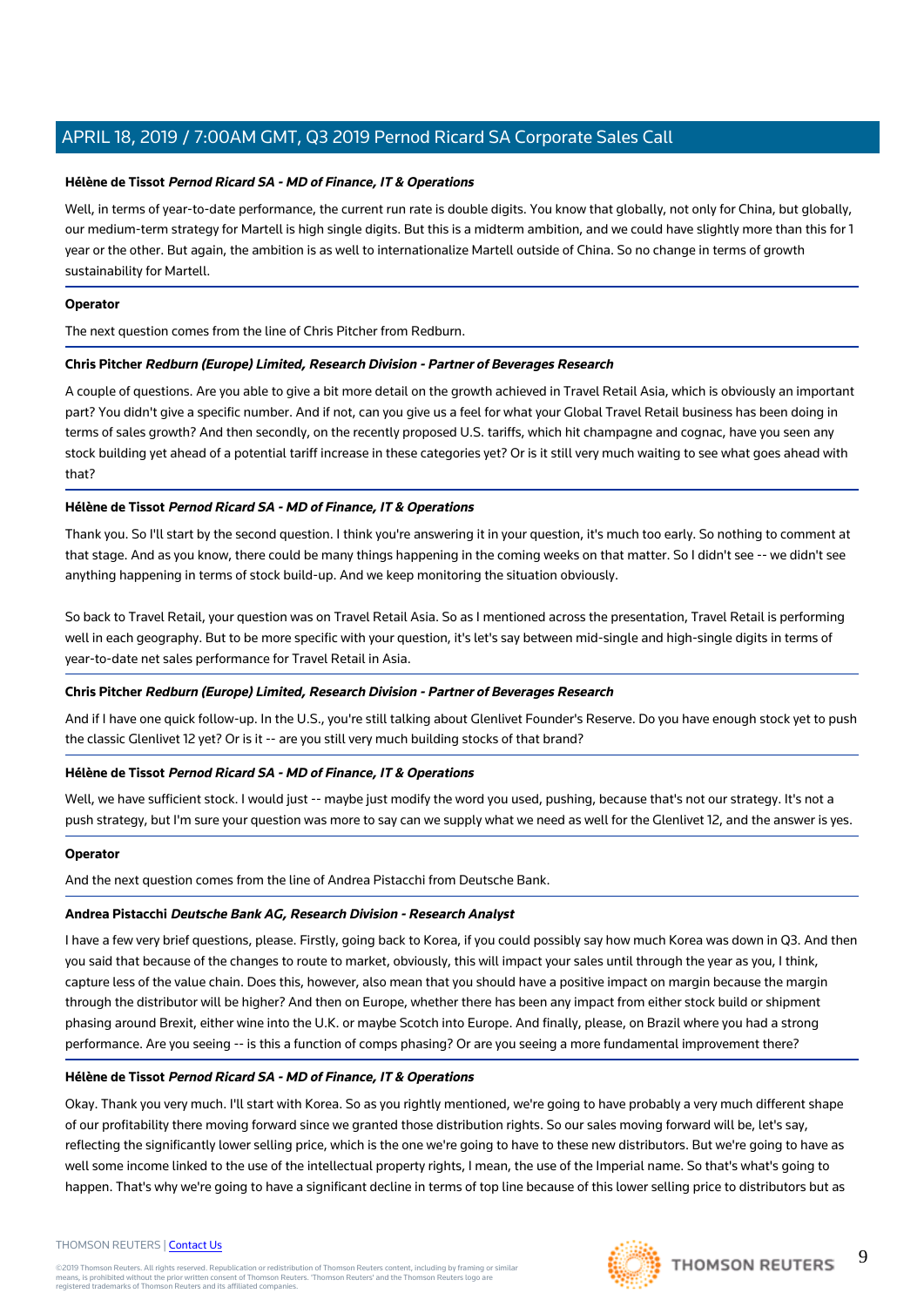well from income coming from these royalty flows. Your question on margin is very relevant. And we should have a better margin because on top of that, as I mentioned, we did restructure the -- our organization there to adapt the size of our teams to the new focus on Strategic International Brands.

And your second question on Brexit. So on Brexit, we did have some safety inventory buildup, but this is more for intra-group finished goods inventory. So nothing to comment on this in terms of -- for the net sales performance. This was again more to try to limit business disruption by having some finished goods stock into our markets.

Your last question was on Brazil. So Brazil, it's not a question of technicalities in terms of comparable basis. We are gaining market share, especially on the Strategic International Brands and with a fast growth in terms of Scotch. That's why I was mentioning Passport a bit earlier in the morning and with as well some price increase on Chivas.

#### **Operator**

The next question comes from the line of Laurence Whyatt from Barclays.

#### **Laurence Bruce Whyatt Barclays Bank PLC, Research Division - Analyst**

Three from me, if that's okay. On the inventory optimization in the U.S., could you give some detail about which brands in particular are going to be affected? Is that largely hitting your larger brands or some of your growth relays also are going to be impacted there? Secondly, on the Absolut brand, I see you've launched the Juice line. It's been a very big success over your nearest competitor on one of their vodka lines. If you managed to get Absolut back to flat lining, would that be a good result for you? And then finally, on your whiskey brands in China, you mentioned that Chivas is continuing its growth. Could you comment, please, on how Ballantine's and Royal Salute are doing in the Chinese market, please?

#### **Hélène de Tissot Pernod Ricard SA - MD of Finance, IT & Operations**

Okay. So I'll start with the U.S. So inventory optimization, question on how it's going to impact the different brands. So I'm not going to give you details brand by brand because it's going to vary obviously depending on each brand position, knowing, as I mentioned before, that the execution of the optimization is key and we want to avoid disruption and out of stock. So obviously we will keep monitoring this -- the execution of this optimization brand by brand. It's fair to say that it's going to definitely impact our big and larger brands, but probably not only those brands but as well some other growth relays. But we're really going to do that, and we are already doing it in a kind of very, let's say, agreed approach with our wholesalers.

Question on Absolut. Well, what I would like to say is that, first, as I mentioned before, we believe Absolut Juice is a great innovation, and we launched it in the U.K. last year. This has been quite successful. So we'll see what's going to happen in the U.S., but we have confidence that this is a great innovation there. And back to your question in terms of strategy. As you rightly mentioned, our ambition is to stabilize Absolut in the U.S., and innovation is going to contribute to that objective.

Then your last question was on the whiskey brands performance in China. So -- well, I'm happy to confirm that both Ballantine's and Royal Salute are performing strongly, double digits in terms of depletions.

#### **Operator**

And the last question for today comes from the line of Trevor Stirling from Bernstein.

#### **Trevor J. Stirling Sanford C. Bernstein & Co., LLC., Research Division - Senior Analyst**

Two questions on my side, please. So the first one, can you just give us a little bit more background to the U.S. destocking and why you're doing this destocking? Is it because you had a slow but steady stock buildup in distributors and then you aren't correcting it? Or are you changing the way you're working with the distributors? And the second question, you increased -- or rather, you tightened the range of guidance from 6% to 8% to around 8%. In terms of what lay behind that, was it increased confidence on sales or increased confidence on margin?

#### THOMSON REUTERS | [Contact Us](https://my.thomsonreuters.com/ContactUsNew)